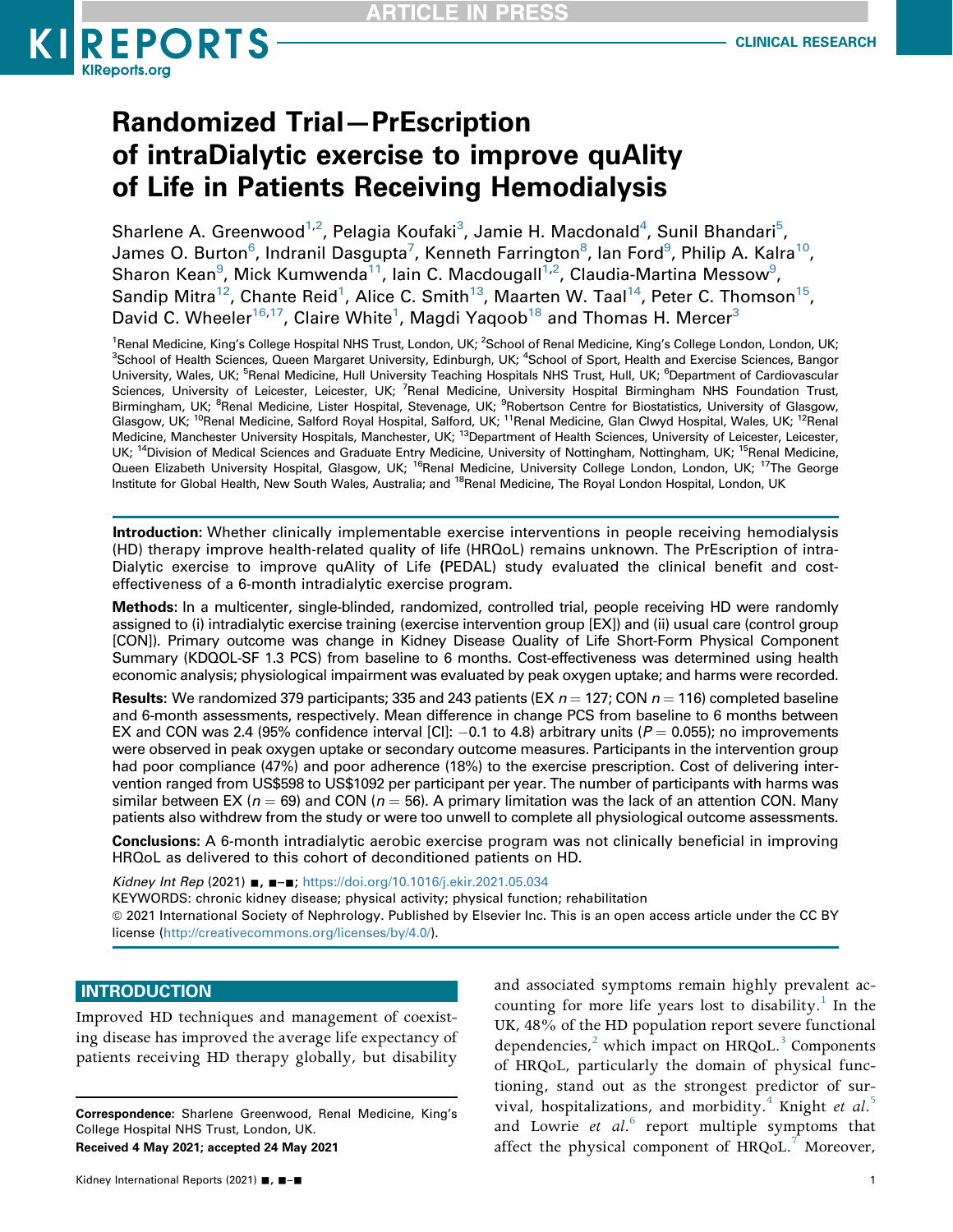higher levels of physical activity are associated with better scores in HRQoL measures, physical functioning, depression, and burden of kidney disease symptoms.<sup>8</sup>

The physical component of HRQoL, therefore, may be targeted with interventions to enhance physical activity. In patients receiving HD therapy, systematic reviews indicate that a range of exercise training interventions improve physical function and alleviate disability symptoms.  $\int_{0}^{\frac{1}{2}}$  Of particular interest are studies investigating intradialytic exercise, as the environment of unit-based HD provides a platform for longer-term sustainable implementation of exercise rehabilitation programs.[23](#page-11-0) The pre-existing need for patients to attend for standard thrice weekly, 4 hourlong HD sessions provides an opportunity to deliver a structured and supervised rehabilitation program with reduced patient burden regarding time, effort, and travel costs.<sup>24[,25](#page-11-2)</sup> Thus, physical activity behaviors could be promoted using an implementation model that integrates physical activity into the main health care system for patients receiving HD therapy.

Nevertheless, very few dialysis units have chosen to implement this physical rehabilitation option in the UK. A barrier to implementation has been a lack of high-quality, adequately powered randomized controlled trials of intradialytic exercise with patientreported outcomes (HRQoL), health economics (costeffectiveness), and harms (serious adverse events [SAEs]) as the primary outcomes. Thus, the balance of benefits to costs and harms has been impossible to evaluate. Consequently, the PrEscription of intra-Dialytic exercise to improve quAlity of Life (PEDAL) trial was commissioned by the National Institute for Health Research to evaluate whether intradialytic exercise was able to improve HRQoL in patients receiving HD therapy. The primary objective was to determine, in stage 5 chronic kidney disease (CKD) patients receiving maintenance HD, whether usual care augmented by intradialytic exercise training for a period of 6 months improved KDQOL-SF 1.3 PCS.

## **METHODS**

## Trial Design and Oversight

We conducted this pragmatic prospective randomized controlled trial in 5 regions (London, Scotland, Wales, North-West England, and Midlands), across a total of 12 HD units, in the UK. The trial recruited prevalent patients with stage 5 dimensions of CKD receiving HD therapy. Briefly, the intervention consisted of using a modified cycle ergometer to perform aerobic exercise in a semirecumbent position, 3 times per week during the first 2 hours of HD. Twice per week, after the aerobic cycling exercise, participants completed lower

extremity muscular conditioning exercises. These included 3 sets of 10 to 15 repetitions of dynamic resistance exercises for all major muscle groups. All exercises were performed against body weight before progression with ankle weights and TheraBands (Akron, OH). The exercise program was delivered and supervised by physiotherapy assistants.

London Fulham Research Ethics Committee approved the protocol (14/LO/1851), and all the participants provided written informed consent. The study was registered prospectively (ISRCTN N83508514). The trial protocol and details on inclusion/ exclusion criteria, randomization procedure, and exercise intervention and prescription have been described elsewhere.<sup>26</sup> The Consolidated Standards of Reporting Trials Extension for Patient Report Outcomes also suggested reporting all the multi-item scales from the KDQOL-SF instrument.

## Primary Outcome

The primary outcome for this study was the change in KDQOL-SF 1.3 PCS from baseline to 6 months. $27$  The KDQOL-SF 1.3 instrument was chosen because of its validity in patients with CKD and inclusion of a generic core that has been widely used in CKD and other populations. The KDQOL-SF 1.3 is a disease-specific QoL measure that includes 43 kidney disease–targeted items and 36 items providing a generic core and an overall health-rating item. The questionnaire was completed by patients using pen and paper, with queries answered by research officers blinded to treatment allocation. Scoring followed currently rec-ommended methods.<sup>[28](#page-11-5)</sup> Thus, the PCS score can be interpreted as follows: a score above or below 50 is above or below the average, respectively, in the US general population, whereas a 1-point difference in the score is one-tenth of a SD. Analysis of within-trial change in the KDQOL-SF 1.3 PCS score from baseline, adjusted for baseline levels and randomization minimization variables, suggested that the study had 80% power to detect a 4-point difference with only 87 participants per group (with complete data at baseline and 6-month follow-up).

## Secondary Outcomes HRQoL, Cost-Effectiveness, and Harms

From the KDQOL-SF 1.3, the multi-item scale of energy/ fatigue and the kidney disease–targeted items (burden of kidney disease) were presented as prespecified. In addition, the remaining 7 multi-item scales were presented. Then, a generic preference-based measure of HRQoL was obtained using the EuroQol 5-dimension descriptive system  $(EQ-5D-5L)$ .<sup>[29](#page-11-6)</sup> The EQ-5D-5L comprises the following 5 dimensions: mobility, self-care,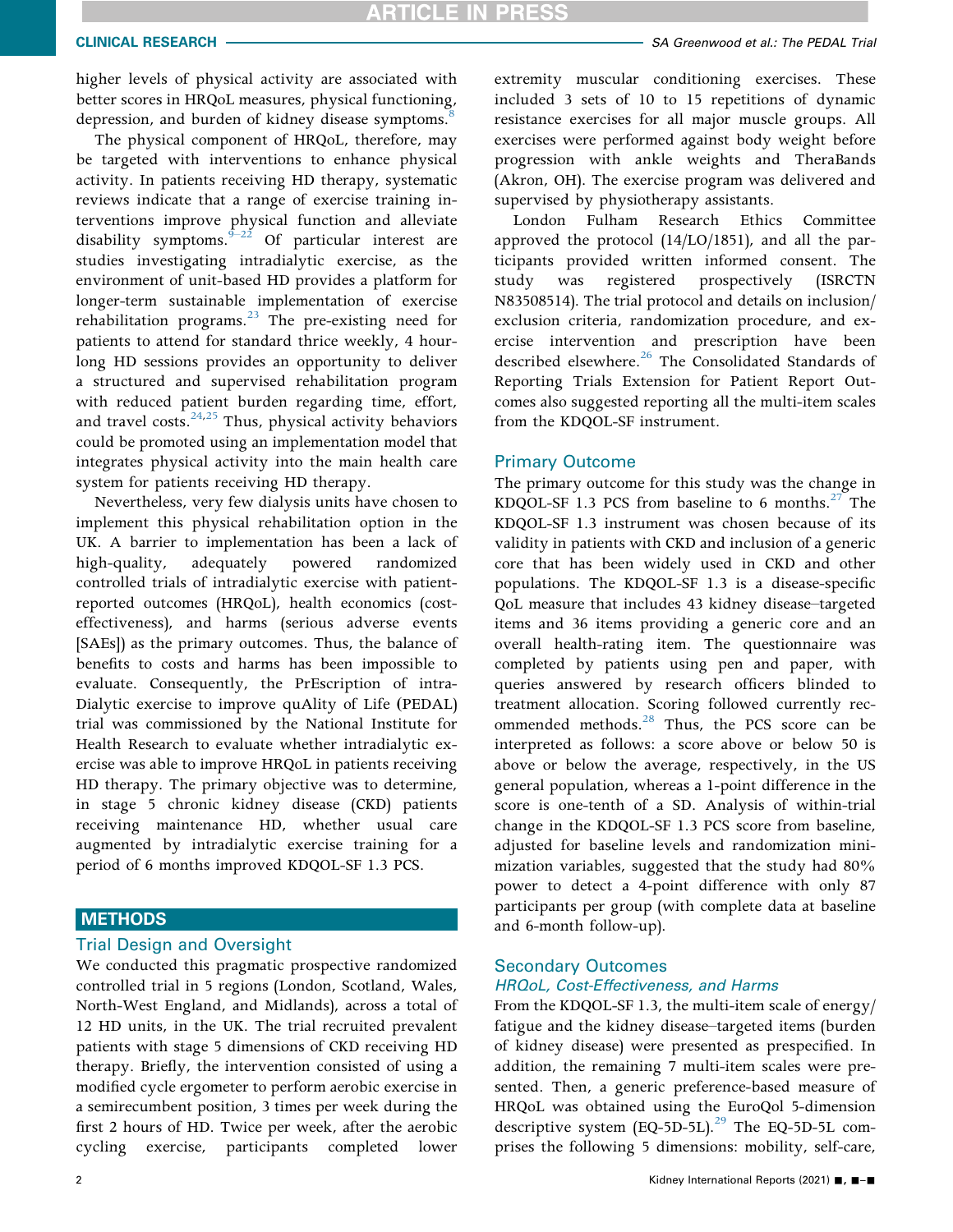usual activities, pain/discomfort, and anxiety/depression. The EQ—visual analog scale was also obtained, whereby participants reported their self-rated evaluation of their health state on a 0 to 100 visual analog scale. Costs of delivering the PEDAL intervention were calculated, including exercise equipment, assumed to cost £1000 with a lifetime of 10 years and maintenance costs of £50 per year. Staff costs were assumed to include one  $\times 0.6$  full-time equivalent physiotherapy assistant (mid band 4 Agenda for Change scale, annual employer costs from £25,866 outside London to £34,787 in London) per 12 to 20 participants (to reflect different geographic spacing of kidney units in rural and urban areas) and one  $\times 1.0$  full-time equivalent supervisor (mid band 8 Agenda for Change, annual employer costs from £55,078.00 outside London to £71,418.96 in London) per 80 participants.

## Physical Function

Upper limits of exercise tolerance were assessed by peak oxygen uptake determined by an incremental cycling protocol.<sup>26</sup> Physical function limitations were assessed by the sit-to-stand- $60^{30}$  $60^{30}$  $60^{30}$  and gait speed in 10  $m<sup>31</sup>$  $m<sup>31</sup>$  $m<sup>31</sup>$  Physical activity behaviors were captured by the International Physical Activity Questionnaire Short-Form<sup>32</sup>; ability to undertake activities of daily livings was recorded by the Duke Activity Status Index $33$ ; and fear of falling was assessed by the Tinetti Falls Efficacy Scale. $34$ 

## Cardiovascular Risk and Clinical Measures

Arterial stiffness was assessed by the carotid–femoral pulse wave velocity, $35$  measured using the Vicorder system (Skidmore Industries, UK) and by following the current recommendations. $35$  Measures of body mass index and waist circumference were also recorded. Clinical data included cause of kidney disease, comorbidities, routine clinical blood tests (hemoglobin, serum phosphate, and parathyroid hormone), and medications (including erythropoiesis-stimulating agents).

### Harms

Harms were actively recorded in both groups by the physiotherapy assistants from baseline to the end of the 6-month follow-up period ( $n = 335$ ). Relationship to the intervention was evaluated by the lead clinician at each center, who was not blinded to treatment allocation. SAEs were reviewed by a data safety monitoring committee; rules for stopping the trial were that the committee identified a marked increase in expected or unexpected SAEs owing to the testing or intervention procedures. Data on hospitalizations and deaths (allcause mortality and cardiovascular mortality) were collected by reviews of clinical databases and records at each study visit.

## Compliance and Adherence (Fidelity) to Exercise **Prescription**

General compliance was recorded as the percentage of exercise sessions completed out of the total prescribed for the 6-month follow-up period. Adherence (fidelity) was recorded as the percentage of patients who adhered exactly to the prescribed exercise (cycling and muscle conditioning exercises) at the prescribed intensity and cycling time duration for each session across the 6 months. In addition, the percentage of patients who temporarily  $(>2$  weeks) paused exercise was noted. These data were recorded by physiotherapy assistants through completion of sessional exercise diaries.

## Statistical Analyses

The primary outcome measure (change from baseline to 6 months in KDQOL-SF 1.3 PCS) was compared between the control and intervention groups using a normal linear model adjusting for baseline KDQOL-SF 1.3 PCS and the randomization minimization variables (age, gender, diabetes status). The findings are presented as the adjusted mean difference (95% CI) between the treatment groups. Significance was set at  $P \le 0.05$ . The main analysis was carried out on research participants with PCS assessments at baseline and 6 months. A total of 2 sensitivity analyses were also carried out, first imputing a score of 0 for those who died before 6 months and second based on all participants with a baseline PCS using the method of multiple imputation. As results were consistent between methods, only the main analysis is reported herein.

Secondary continuous outcomes were analyzed as for the primary outcome. For health economic data, we estimated the mean between-group difference in costs of the intervention and the mean between-group difference in quality-adjusted life years accrued by participants during the study, estimated as the area under the health utility curve from study entry (i.e., randomized and attended baseline visit) to follow-up (6 months after). Costs in the CON were set to 0. Estimated between-group differences in cost and quality-adjusted life years were obtained by the method of recycled prediction in 5000 bootstrap samples. The distribution of these quantities was summarized and presented graphically in the incremental cost effectiveness plane. Time-to-event outcomes (cardiovascular and all-cause mortality) were calculated as time from randomization and were compared between treatment groups using Cox proportional hazard regression models. The results are reported as the adjusted hazard ratio for intervention versus control (95% CI). Data involving counts of events (hospitalizations) were compared between treatment groups using negative binomial regression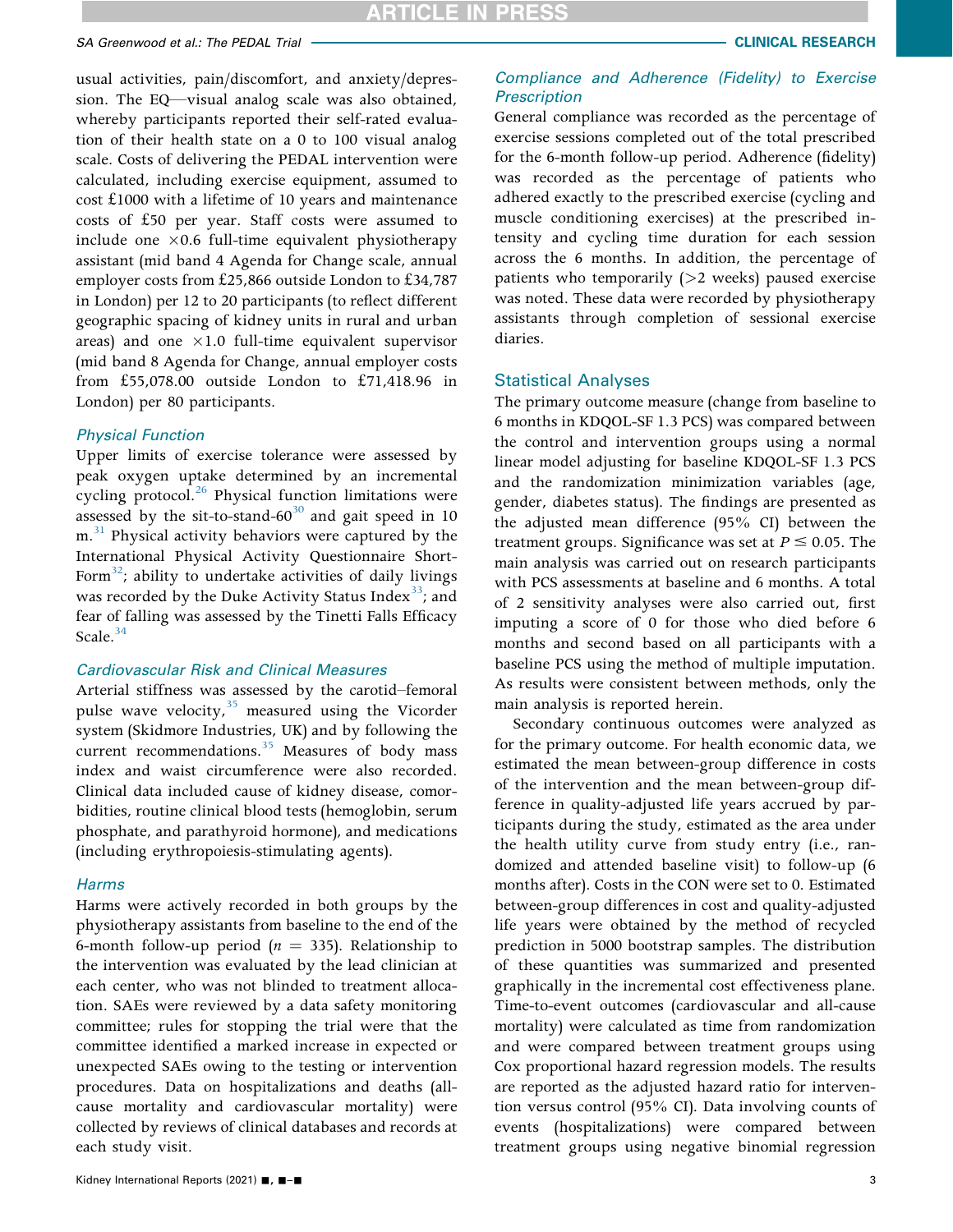models adjusting for length of follow-up. The results are reported as adjusted rate ratio (95% CI). Harms (SAEs) were tabulated by system organ class and body system using the Medical Dictionary for Regulatory Activities Terminology.<sup>[36](#page-11-13)</sup> Recurrent events were counted separately. Compliance and adherence data were tabulated and presented visually.

## **RESULTS**

Patient flow, including recruitment to and retention in the trial, is detailed in [Figure 1](#page-4-0). A total of 2409 patients were screened for eligibility. Nevertheless, 410 were not eligible per inclusion criteria, 660 patients declined to participate, and 990 patients were not eligible to participate owing to competing trials in this same population within the UK. A total of 335 participants attended a baseline study visit, 175 patients who were randomized to EX and 160 participants to CON. The primary outcome was known for 243 participants (73%) who attended a baseline visit, 116 participants (66%) in the exercise group, and 127 participants (79%) in the usual care group. More patients withdrew from EX (40; 34.5%) than CON (15; 11.8%) owing to participant decision, physician recommendation because of medical concerns, and transplantation. Apart from an increased number of smokers in the group of patients who withdrew from EX, no obvious differences in characteristics of the withdrawn and not withdrawn groups were present [\(Table 1\)](#page-5-0).

## Effect of Intradialytic Exercise Training on **HRQoL**

For the primary outcome, the mean difference in the change in PCS from baseline to 6 months between EX and CON was 2.4 (95% CI:  $-0.1$  to 4.8) arbitrary unit and was not statistically significant ( $P = 0.055$ ). Similarly, other measures of HRQoL (energy/fatigue, burden of kidney disease, EQ-5D-5L, and EQ-5D visual analog scale: [Table 2](#page-6-0); the remaining 7 multi-item scales from the KDQOL-SF: [Supplementary Table S1\)](#page-11-14) were all unchanged by the intervention.

### Cost-Effectiveness

The mean (SD) of the area under the EQ-5D-5L curve was 0.665 (0.248) in the CON and 0.653 (0.269) in the intervention group. The mean difference between treatment and intervention groups obtained using the method of recycled predictions was  $-0.012$  (95%) CI: -0.069 to 0.043), suggesting no difference in QoL between the intervention and CONs [\(Figure 2](#page-6-1) for an example analysis calculated using a low staff-to-patient ratio, outside London). No significant subgroup effects were found for age, sex, or diabetes at baseline.

Costs from different sources under different scenarios for staff costs are found in [Table 3.](#page-7-0) Average total costs per patient in 6 months range from £232 (US\$299) (95% CI: £204–£259) to £424 (US\$546) (95% CI: £374– £474), depending on location and staff to patient ratio. The main cost factor was the staff cost for delivering the exercise sessions.

## Effect of Intradialytic Exercise Training on Secondary Outcomes

Consistent with the lack of change in HRQoL, there were no statistically significant or absolute changes in physical function outcomes [\(Table 4\)](#page-7-1), cardiovascular risk (arterial stiffness: [Table 4\)](#page-7-1), or clinical measures (routine clinical blood tests and medications: data not found). Although mortality was not influenced by the intervention, the number of hospitalizations tended to be higher in the EX group ([Table 5\)](#page-8-0). This trend was driven by 11 patients in the EX group who were each hospitalized more than 4 times during the trial for reasons deemed unlikely to be related to the intervention (e.g., fistula issues); in contrast, only 2 patients in the CON group were hospitalized more than 4 times.

## Harms

There was no noticeable increase in SAEs in the exercise group ([Table 6](#page-8-1)). Nevertheless, there was 1 noticeable SAE: an individual with type 1 diabetes and autonomic neuropathy experienced severe episodes of symptomatic hypotension that were possibly exacerbated by the intervention. The participant was withdrawn.

## Compliance and Adherence (Fidelity) to the Exercise Prescription

A median (interquartile range) of 47 (28–77)% of exercise training sessions prescribed was completed by participants in EX. Nevertheless, only 18% of patients adhered exactly to the prescribed exercise type, intensity, and duration. Moreover, during the 6-month observation period, only 42% of participants avoided temporary cessation of the exercise intervention ([Table 7](#page-8-2)). Reasons reported were fatigue and intercurrent medical events [\(Figure 3](#page-9-0)).

## **DISCUSSION**

The aim of the PEDAL trial was to evaluate the clinical value of a 6-month intradialytic exercise program on QoL, compared with usual care, for patients receiving HD therapy. The PEDAL trial was novel in that it was the first to evaluate intradialytic exercise as would most likely be implemented, should health service commissioners include exercise training as part of the service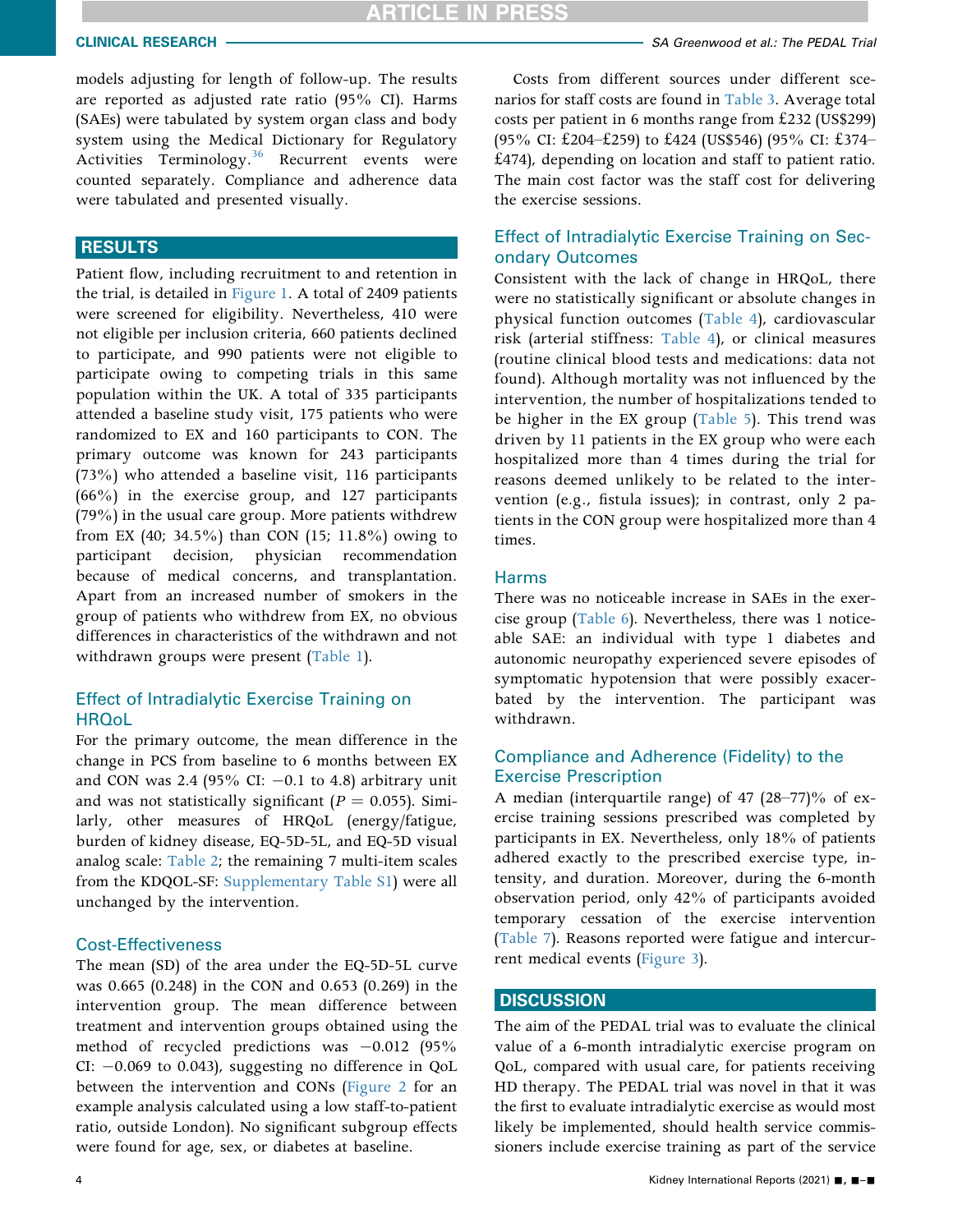## ARTICLE IN PRE

<span id="page-4-0"></span>

Figure 1. CONSORT diagram of the flow of patients across the various phases of the trial. CONSORT, Consolidated Standards of Reporting Trials; PD, progression disease.

specification for in-center HD. Unfortunately, as delivered, the PEDAL program did not statistically improve HRQoL, as assessed by the KDQOL-SF 1.3

PCS ( $P = 0.055$ ), nor did it statistically improve QoL as assessed by the prespecified secondary outcomes of EQ-5D-5L, EQ-5D visual analog scale, or the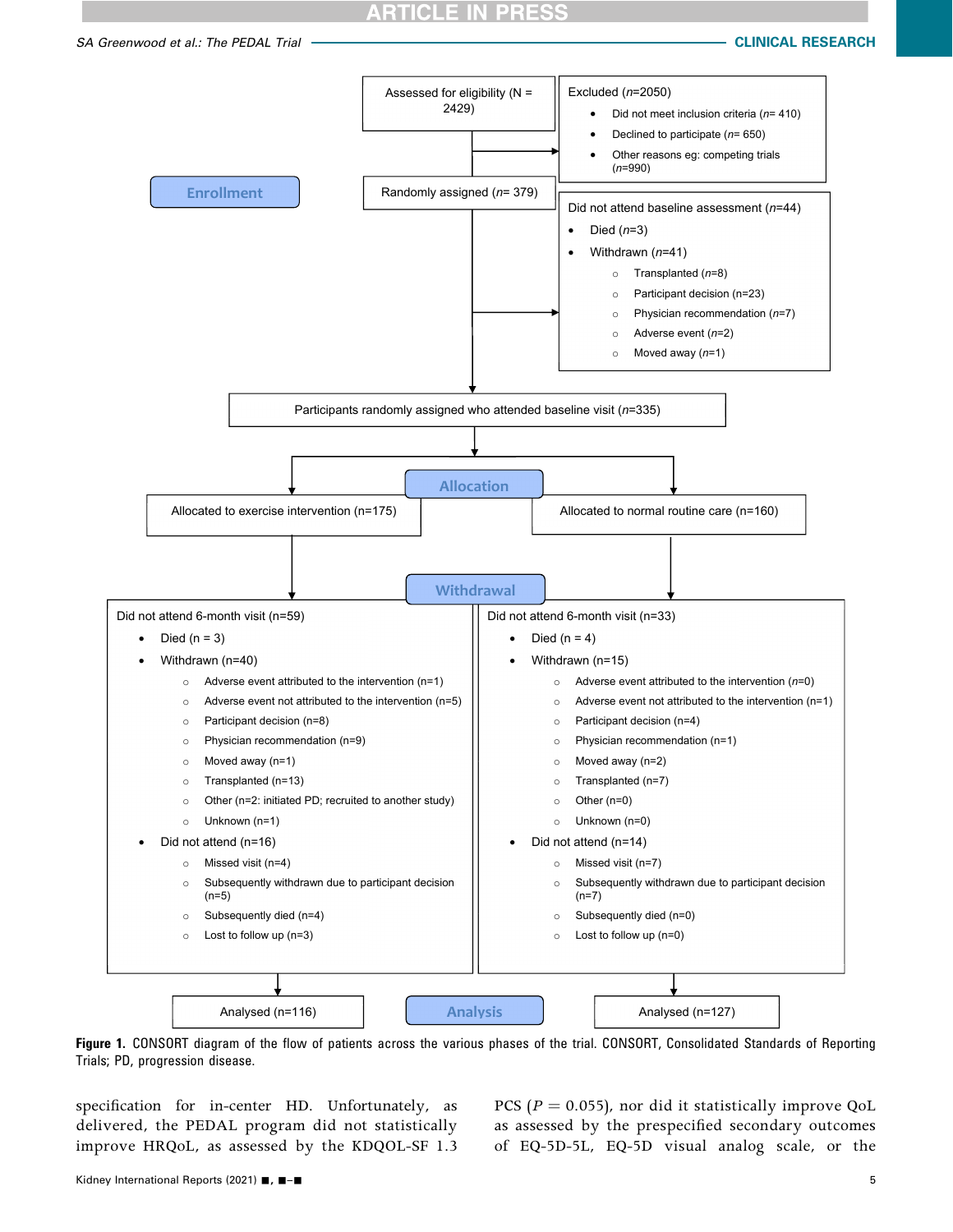<span id="page-5-0"></span>Table 1. Baseline characteristics of all patients in the trial, stratified by group, and according to withdrawal from the trial

|                                                | CON, not withdrawn |                      | EX, not withdrawn |                      |          | CON, withdrawn       | EX, withdrawn |                      |  |
|------------------------------------------------|--------------------|----------------------|-------------------|----------------------|----------|----------------------|---------------|----------------------|--|
| <b>Baseline characteristic</b>                 | N                  | Summary              | N                 | Summary              | $\pmb N$ | Summary              | N             | Summary              |  |
| Age                                            |                    |                      |                   |                      |          |                      |               |                      |  |
| Mean (SD)                                      | 145                | 59.8 (14.1)          | 135               | 60.5 (15.0)          | 15       | 52.8 (19.9)          | 40            | 56.8 (13.3)          |  |
| Median (Q1, Q3)                                |                    | 59.7 (50.5, 71.0)    |                   | 62.1 (47.9, 72.9)    |          | 56.1 (34.7, 61.2)    |               | 56.3 (49.6, 64.3)    |  |
| Gender                                         |                    |                      |                   |                      |          |                      |               |                      |  |
| n (%) Female                                   | 145                | 55 (38)              | 135               | 56 (42)              | 15       | 4(27)                | 40            | 11(28)               |  |
| Ethnicity                                      |                    |                      |                   |                      |          |                      |               |                      |  |
| $n$ (%) White                                  | 145                | 67 (46)              | 135               | 73 (54)              | 15       | 10(67)               | 40            | 19(48)               |  |
| n (%) Black Caribbean                          |                    | 26 (18)              |                   | 17(13)               |          | 1(7)                 |               | 3(8)                 |  |
| n (%) Black African                            |                    | 33 (23)              |                   | 24 (18)              |          | 1(7)                 |               | 10(25)               |  |
| n (%) South Asian                              |                    | 15(10)               |                   | 16 (129)             |          | 2(13)                |               | 6(15)                |  |
| $n$ (%) Chinese                                |                    | 1(1)                 |                   | 1(1)                 |          | 0(0)                 |               | 0(0)                 |  |
| $n$ (%) Other <sup>a</sup>                     |                    | 3(2)                 |                   | 4(3)                 |          | 1(7)                 |               | 2(5)                 |  |
| Weight (kg)                                    |                    |                      |                   |                      |          |                      |               |                      |  |
| Mean (SD)                                      | 143                | 80.8 (20.5)          | 135               | 79.2 (18.8)          | 15       | 82.5 (13.8)          | 40            | 82.8 (24.8)          |  |
| Median (Q1, Q3)                                |                    | 77.0 (66.1, 92.2)    |                   | 76.4 (65.4, 90.8)    |          | 83.0 (67.5, 91.5)    |               | 78.5 (67.4, 90.7)    |  |
| BMI (kg/m <sup>2</sup> )                       |                    |                      |                   |                      |          |                      |               |                      |  |
| Mean (SD)                                      | 143                | 28.8(6.5)            | 135               | 28.5(6.5)            | 15       | 28.8(5.5)            | 40            | 29.2 (8.8)           |  |
| Median (Q1, Q3)                                |                    | 28.0 (24.5, 32.0)    |                   | 27.0 (23.8, 32.2)    |          | 27.8 (24.2, 32.4)    |               | 27.6 (22.3, 32.6)    |  |
| Smoking                                        |                    |                      |                   |                      |          |                      |               |                      |  |
| n (%) Current                                  | 145                | 19(13.1)             | 135               | 18(13.3)             | 15       | 0(0.0)               | 40            | 5(12.5)              |  |
| n (%) Former                                   |                    | 45 (31.0)            |                   | 39 (28.9)            |          | 4(26.7)              |               | 10(25.0)             |  |
| n (%) Never                                    |                    | 81 (55.9)            |                   | 78 (57.8)            |          | 11(73.3)             |               | 25(62.5)             |  |
| SBP (mm Hg)                                    |                    |                      |                   |                      |          |                      |               |                      |  |
| Mean (SD)                                      | 142                | 138.6 (23.4)         | 135               | 134.4(21.3)          | 15       | 133.9 (22.6)         | 40            | 134.1(17.5)          |  |
| Median (Q1, Q3)                                |                    | 138.0 (121.8, 153.9) |                   | 133.7 (121.3, 147.5) |          | 130.0 (115.0, 152.2) |               | 131.5 (121.0, 142.8) |  |
| DBP (mm Hg)                                    |                    |                      |                   |                      |          |                      |               |                      |  |
| Mean (SD)                                      | 142                | 73.4 (13.7)          | 135               | 72.6 (15.4)          | 15       | 75.5 (15.4)          | 40            | 76.9 (10.0)          |  |
|                                                |                    |                      |                   |                      |          |                      |               |                      |  |
| Median (Q1, Q3)<br>Peripheral vascular disease |                    | 73.3 (63.2, 81.7)    |                   | 71.3 (61.3, 82.7)    |          | 74.0 (67.0, 80.7)    |               | 76.8 (70.8, 81.5)    |  |
|                                                | 145                |                      |                   |                      |          |                      | 40            |                      |  |
| $n$ (%) Yes                                    |                    | 6(4.1)               | 135               | 5(3.7)               | 15       | 0(0.0)               |               | 0(0.0)               |  |
| Diabetes                                       | 145                |                      |                   |                      |          |                      |               |                      |  |
| n (%) Yes                                      |                    | 59 (40.7)            | 135               | 52 (38.5)            | 15       | 6(40.0)              | 40            | 15(37.5)             |  |
| Hypertension                                   |                    |                      |                   |                      |          |                      |               |                      |  |
| $n$ (%) Yes                                    | 145                | 116(80.0)            | 135               | 101(74.8)            | 15       | 11(73.3)             | 40            | 33(82.5)             |  |
| Hyperlipidemia                                 | 145                |                      |                   |                      |          |                      |               |                      |  |
| $n$ (%) Yes                                    |                    | 39(26.9)             | 135               | 23 (17.0)            | 15       | 4(26.7)              | 40            | 5(12.5)              |  |
| Previous MI                                    |                    |                      |                   |                      |          |                      |               |                      |  |
| $n$ (%) Yes                                    | 145                | 21(14.5)             | 135               | 14(10.4)             | 15       | 0(0.0)               | 40            | 6(15.0)              |  |
| Heart failure                                  |                    |                      |                   |                      |          |                      |               |                      |  |
| $n$ (%) Yes                                    | 145                | 17(11.7)             | 135               | 14 (10.4)            | 15       | 0(0.0)               | 40            | 1(2.5)               |  |
| Cerebrovascular events                         |                    |                      |                   |                      |          |                      |               |                      |  |
| $n$ $(\%)$ Yes                                 | 145                | 17(11.7)             | 135               | 8(5.9)               | 15       | 1(6.7)               | 40            | 0(0.0)               |  |
| Cardiovascular                                 |                    |                      |                   |                      |          |                      |               |                      |  |
| $n$ (%) Yes                                    | 145                | 25 (17.2)            | 135               | 30 (22.2)            | 15       | 2(13.3)              | 40            | 12(30.0)             |  |
| Musculoskeletal and orthopedic condition       |                    |                      |                   |                      |          |                      |               |                      |  |
| $n$ $(\%)$ Yes                                 | 145                | 19(13.1)             | 135               | 16 (11.9)            | 15       | 1(6.7)               | 40            | 7(17.5)              |  |
| Hb                                             |                    |                      |                   |                      |          |                      |               |                      |  |
| Mean (SD)                                      | 141                | 110.2(12.1)          | 127               | 109.8 (14.1)         | 15       | 118.1(14.2)          | 37            | 108.9 (15.8)         |  |
| Median (Q1, Q3)                                |                    | 109.0 (103.0, 119.0) |                   | 110.0 (102.0, 118.5) |          | 115.0 (109.0, 124.0) |               | 110.0 (100.0, 120.0) |  |
| CRP (mg/l)                                     |                    |                      |                   |                      |          |                      |               |                      |  |
| Mean (SD)                                      | 139                | 15.3(21.1)           | 125               | 11.9 (15.9)          | 15       | 12.5(16.4)           | 36            | 21.1(26.6)           |  |
| Median (Q1, Q3)                                |                    | 6.6(3.1, 18.1)       |                   | $6.0$ (3.0, 14.1)    |          | 8.0(4.5, 11.0)       |               | 10.9 (4.3, 28.1)     |  |
| Dialysis efficiency (%)                        |                    |                      |                   |                      |          |                      |               |                      |  |
| Mean (SD)                                      | 141                | 71.2(8.4)            | 125               | 71.9(7.3)            | 15       | 71.0(11.3)           | 37            | 71.6(7.9)            |  |
| Median (Q1, Q3)                                |                    | 72.0 (66.0, 77.0)    |                   | 73.0 (69.0, 76.5)    |          | 74.0 (68.0, 77.8)    |               | 71.8 (66.0, 77.0)    |  |

BMI, body mass index; CON, control group; CRP, C-reactive protein; DBP, diastolic blood pressure; EX, exercise intervention group; Hb, hemoglobin; MI, myocardial infraction; Q, quartile; SBP, systolic blood pressure.

<span id="page-5-1"></span>Continuous variables are revealed as mean (SD) and median (Q1, Q3). a Indian, Pakistani, and Bangladeshi.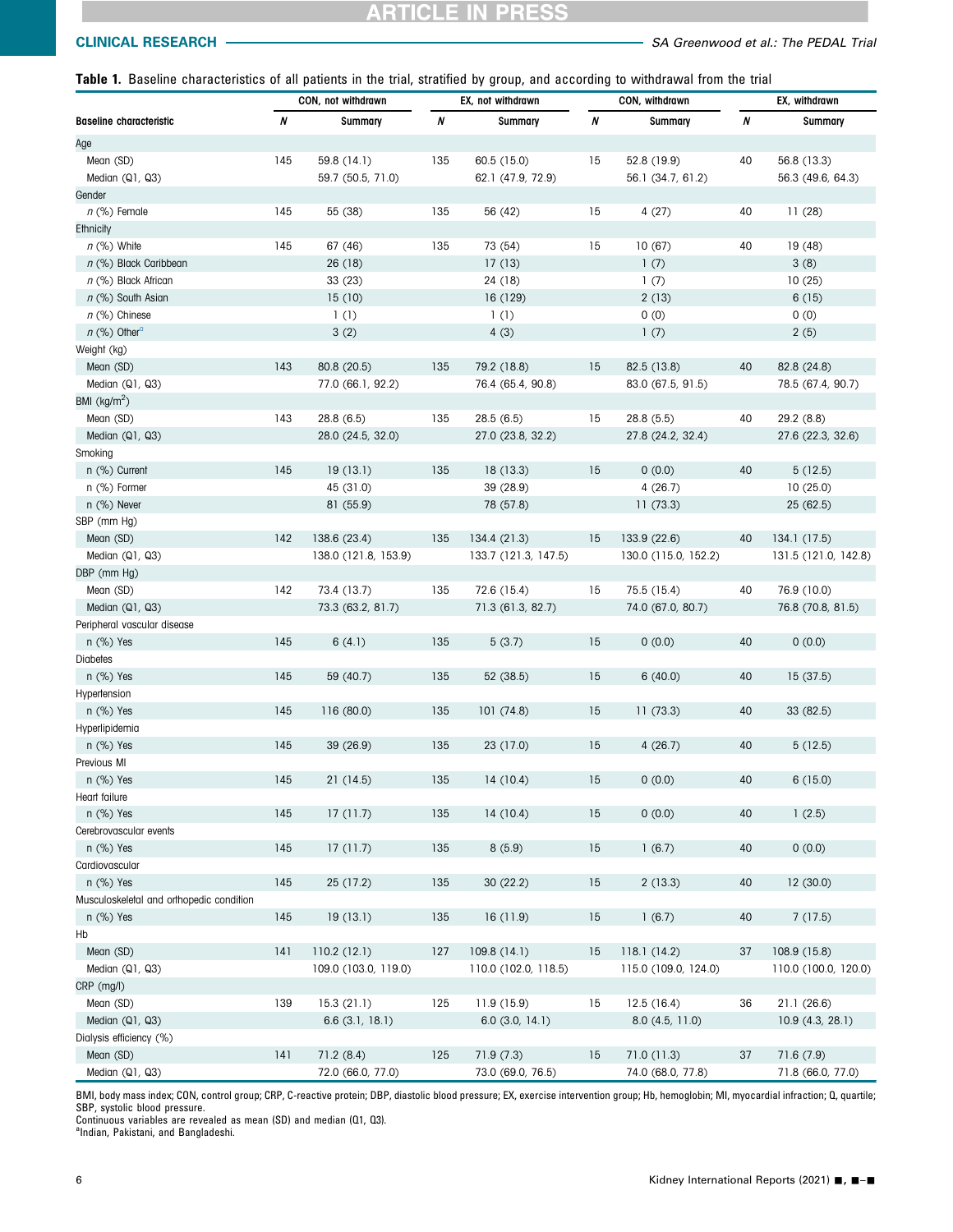<span id="page-6-0"></span>Table 2. Response of quality of life to the PEDAL intervention, as assessed by KDQOL-SF 1.3 and EQ-5D-5L questionnaires

| Outcome measure                            | $n^{\alpha}$ | <b>Baseline</b> | Month <sub>6</sub> | Adjusted mean difference in<br>change between EX and CON groups <sup>b</sup> | $P$ value <sup>c</sup> |
|--------------------------------------------|--------------|-----------------|--------------------|------------------------------------------------------------------------------|------------------------|
| Primary outcome                            |              |                 |                    |                                                                              |                        |
| KDQOL-SF 1.3 PCS (AU)                      |              |                 |                    |                                                                              |                        |
| <b>CON</b>                                 | 120          | 32.9(11.3)      | 31.8(11.3)         | 2.4 $(-0.1$ to 4.8)                                                          | 0.06                   |
| EX                                         | 114          | 33.8 (10.6)     | 34.8(11.6)         |                                                                              |                        |
| Secondary outcomes                         |              |                 |                    |                                                                              |                        |
| KDQOL-SF 1.3 Energy/fatigue (AU)           |              |                 |                    |                                                                              |                        |
| <b>CON</b>                                 | 122          | 39.8 (26.0)     | 41.4 (24.9)        | $0.1$ (-5.6 to 5.8)                                                          | 0.97                   |
| EX                                         | 114          | 40.3 (27.2)     | 41.4 (26.4)        |                                                                              |                        |
| KDQOL-SF 1.3 burden of kidney disease (AU) |              |                 |                    |                                                                              |                        |
| CON                                        | 122          | 36.0(28.6)      | 37.3(29.7)         | $-1.4$ ( $-7.0$ to 4.1)                                                      | 0.61                   |
| EX                                         | 113          | 37.3(27.7)      | 36.9(29.0)         |                                                                              |                        |
| EQ-5D-5L health utility score (AU)         |              |                 |                    |                                                                              |                        |
| <b>CON</b>                                 | 121          | 0.69(0.25)      | 0.68(0.26)         | $0.01$ (-0.04 to 0.07)                                                       | 0.69                   |
| EX                                         | 111          | 0.71(0.22)      | 0.70(0.25)         |                                                                              |                        |
| EQ-5D visual analog scale (0-100 scale)    |              |                 |                    |                                                                              |                        |
| <b>CON</b>                                 | 121          | 59.4 (22.7)     | 59.3 (20.9)        | $3.5$ (-1.0 to 8.1)                                                          | 0.13                   |
| EX                                         | 111          | 60.7(22.2)      | 63.7 (19.3)        |                                                                              |                        |

AU, arbitrary unit; CON, control group; EQ-5D, EuroQol 5-dimension descriptive system; EX, exercise intervention group; KDQOL-SF 1.3, Kidney Disease Quality of Life Short-Form; PCS, physical component summary; PEDAL, PrEscription of intraDialytic exercise to improve quAlity of Life.<br><sup>a</sup>Number of participants with baseline and 6-month data available.

<span id="page-6-3"></span><span id="page-6-2"></span>

<sup>b</sup>Adjusting for baseline data and the randomization minimization variables (age, gender, diabetes status).

<span id="page-6-4"></span><sup>c</sup>Comparison between the control and intervention groups using a normal linear model.

Data are mean (SD) or mean (95% confidence interval). CON—usual care maintenance hemodialysis. EX—intradialytic exercise training plus usual care maintenance hemodialysis.

KDQOL-SF 1.3 multi-item scales of energy/fatigue and burden of kidney disease ([Table 2](#page-6-0)).

The lack of statistical improvement in the PCS can be explained in part by the PEDAL participants having poor compliance (only 47% of prescribed exercise sessions were completed) and very poor adherence (only 18% of patients adhered to the prescribed progression of overload regarding type, intensity, and duration of exercise) to the exercise intervention. By

<span id="page-6-1"></span>

Figure 2. Cost-effectiveness: estimated differences in cost and QALYs on the ICER plane for a low staff-to-patient ratio, outside London (5000 bootstrap samples). ICER, incremental cost effectiveness ratio; QALY, quality-adjusted life year.

design, the PEDAL trial aimed to have inclusive inclusion criteria. Consequently, baseline peak aerobic capacity values of 12 ml/min/kg were considerably lower than typically reported in previous studies (approximately 18 ml/min/kg).<sup>[10](#page-10-8)[,12](#page-10-9)[,18](#page-10-10)</sup> This observation, combined with extremely low scores in physical performance (sit-to-stand and gait speed tests), confirms that the PEDAL cohort consisted of participants with severely low functional capacity. Arguably, this makes the PEDAL cohort more representative and its findings generalizable to the current HD population. Nevertheless, perhaps including such participants prevented benefits of the exercise intervention being realized in the relatively short 6-month intervention, and it is possible that some of these highly compromised participants may require a slower rate of overload progression and adaptation/adjustment periods to an aerobic intradialytic exercise intervention. Poor compliance and adherence to implemented renal exercise programs in clinical practice is well documented, with more than 50% of the patients starting exercise reportedly dropping out by 6 months, often owing to fatigue and being unwell. $^{18,37,38}$  $^{18,37,38}$  $^{18,37,38}$  $^{18,37,38}$  $^{18,37,38}$ 

That the PEDAL program was not effective to increase PCS warrants comparison with previous studies. A Cochrane review completed in 2011 concluded that exercise was beneficial for HRQoL in patients with CKD, but unfortunately no meta-analysis or risk of bias assessment was performed, and many of the included studies were not representative of the HD population.<sup>[9](#page-10-11)</sup> Other reviews have concluded positive effects of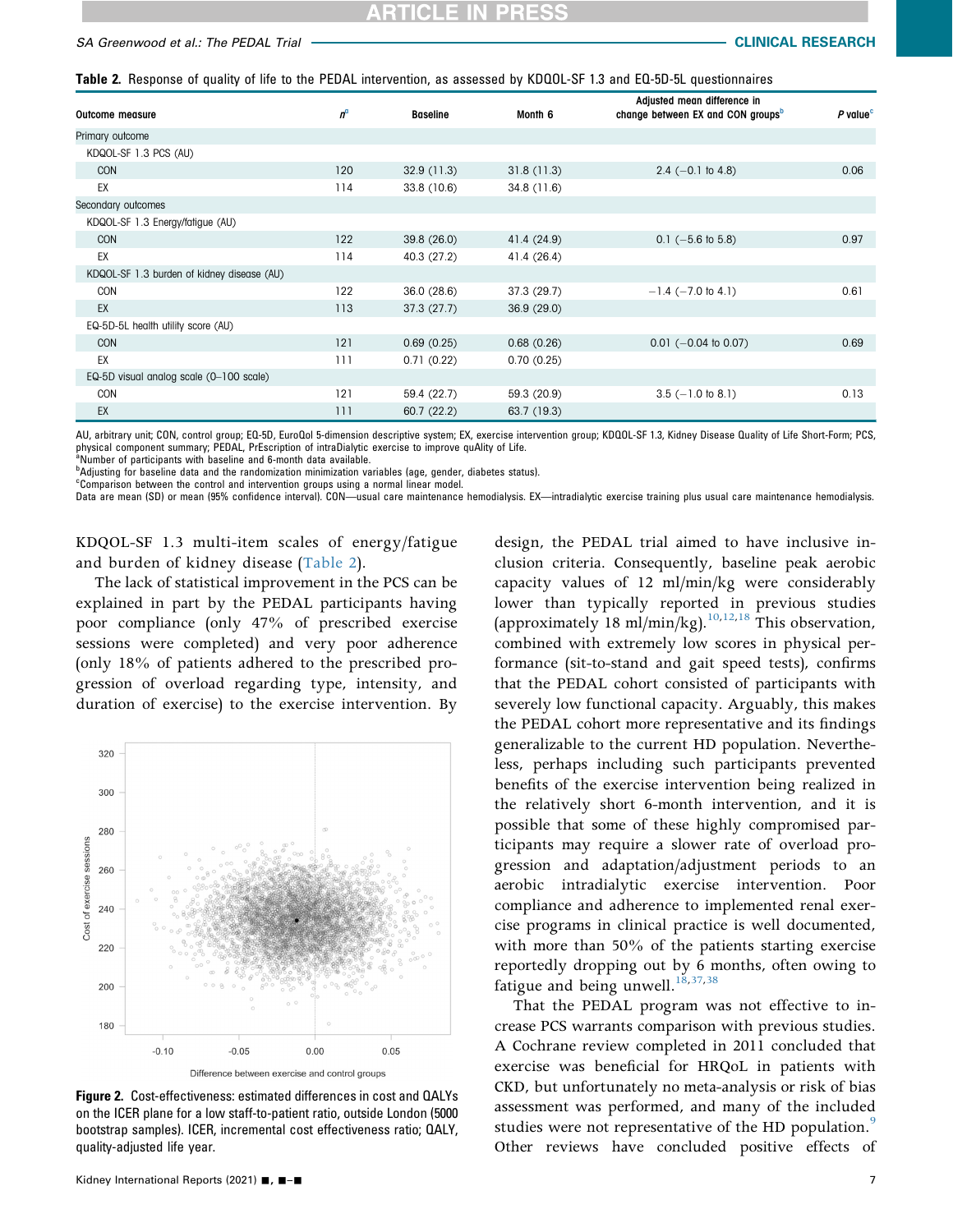<span id="page-7-0"></span>

|  |  |  |  | <b>Table 3.</b> Costs per patient to deliver the PEDAL intervention in the 6-month follow-up period |  |  |  |
|--|--|--|--|-----------------------------------------------------------------------------------------------------|--|--|--|
|  |  |  |  |                                                                                                     |  |  |  |

|                                                           |                            | <b>Outside London</b>       | London                     |                             |  |
|-----------------------------------------------------------|----------------------------|-----------------------------|----------------------------|-----------------------------|--|
| Cost source                                               | Low staff-to-patient ratio | High staff-to-patient ratio | Low staff-to-patient ratio | High staff-to-patient ratio |  |
| Equipment purchasing and maintenance $(f)$                | $9(8-10)$                  | $9(8-10)$                   | $9(8-10)$                  | $9(8-10)$                   |  |
| Staff delivering exercise sessions $(f)$                  | 204 (180-228)              | 341 (300-381)               | 237 (209-265)              | 395 (348-441)               |  |
| Training and oversight $(E)$                              | $18(16-20)$                | $18(16-20)$                 | $20(18-23)$                | $20(18-23)$                 |  |
| Total cost per patient in 6 months $(f)$                  | 232 (204-259)              | 368 (324-412)               | 266 (235-298)              | 424 (374-474)               |  |
| Estimated difference in cost (recycled predictions) $(f)$ | 234 (209-260)              | $372(331 - 414)$            | 269 (240-299)              | 428 (380-476)               |  |

PEDAL, PrEscription of intraDialytic exercise to improve quAlity of Life.

Data are mean (95% confidence interval). Estimated differences in cost obtained by the method of recycled prediction in 5000 bootstrap samples, setting cost in the control group to 0, adjusted for age, sex, and diabetes at baseline.

exercise but not on  $PCS^{16,21,38}$  $PCS^{16,21,38}$  $PCS^{16,21,38}$  $PCS^{16,21,38}$  $PCS^{16,21,38}$  or have relied on studies at high risk of bias and with considerable heterogeneity. $17,20$  $17,20$  Previous meta-analyses have also included extradialytic exercise programs<sup>19,[39](#page-11-17),[40](#page-11-18)</sup> and intradialytic exercise programs that were intensively supervised (e.g., Ouzouni et  $al^{(4)}$  or studies that have delivered progressive resistance training as opposed to aerobic cycling alone.<sup>[10](#page-10-8)[,15,](#page-10-17)[42](#page-11-20)</sup> In this regard, 1 meta-analysis<sup>22</sup> usefully compared aerobic versus progressive resistance training versus combined exercise; only progressive resistance training increased PCS. Detailed analysis of the very few empirical studies included in reviews

that do reveal positive effects of aerobic intradialytic exercise on QoL reveals that they have often used interventions that would be difficult to implement in routine care.<sup>[41](#page-11-19)</sup> A recent study by Jeong et  $al.^{43}$  $al.^{43}$  $al.^{43}$  found no significant improvements in physical function or QoL with a combined oral protein supplement and intradialytic cycling program. The authors suggested that a more comprehensive lifestyle management approach would be required to elicit improvements in these parameters. Taken together with the results reported herein, it is highly unlikely that clinically implementable intradialytic aerobic exercise

<span id="page-7-1"></span>

|  | Table 4. Response of secondary outcome measures to the PEDAL intervention |  |  |  |
|--|---------------------------------------------------------------------------|--|--|--|
|  |                                                                           |  |  |  |

| <b>Outcome measure</b>                                    | $n^{\alpha}$ | <b>Baseline</b>       | Month <sub>6</sub>    | Adjusted mean difference in change<br>between EX and CON groups <sup>b</sup> | $P$ value <sup>c</sup> |
|-----------------------------------------------------------|--------------|-----------------------|-----------------------|------------------------------------------------------------------------------|------------------------|
| Peak aerobic capacity (VO <sub>2</sub> peak, I/min)       |              |                       |                       |                                                                              |                        |
| CON                                                       | 68           | 0.97(0.38)            | 0.96(0.37)            | $0.05$ (-0.03 to 0.12)                                                       | 0.22                   |
| EX                                                        | 75           | 0.95(0.42)            | 0.98(0.43)            |                                                                              |                        |
| Peak aerobic capacity (VO <sub>2</sub> peak, ml/min/kg)   |              |                       |                       |                                                                              |                        |
| CON                                                       | 68           | 11.9(4.5)             | 11.8(4.2)             | $0.75$ (-0.20 to 1.71)                                                       | 0.12                   |
| EX                                                        | 74           | 11.8(5.3)             | 12.4(5.7)             |                                                                              |                        |
| Arterial stiffness by pulse wave velocity $(ms)^{22}$     |              |                       |                       |                                                                              |                        |
| CON                                                       | 78           | 8.10 (6.78, 9.29)     | 7.78 (6.97, 9.13)     | $1.01(0.97 - 1.06)$                                                          | 0.54                   |
| EX                                                        | 78           | 7.92 (6.62, 9.09)     | 7.88 (6.98, 9.27)     |                                                                              |                        |
| DASI (AU)                                                 |              |                       |                       |                                                                              |                        |
| <b>CON</b>                                                | 121          | 23.1(13.1)            | 22.7 (13.4)           | $0.35$ (-2.23 to 2.93)                                                       | 0.79                   |
| EX                                                        | 112          | 24.9 (13.3)           | 24.1 (14.3)           |                                                                              |                        |
| IPAQ total physical activity (MET, min/wk) $[ln(x + 10)]$ |              |                       |                       |                                                                              |                        |
| CON                                                       | 118          | 423.8 (39.0, 1465.4)  | 353.2 (46.1, 1033.1)  | $1.36(0.84 - 2.21)$                                                          | 0.21                   |
| EX                                                        | 106          | 709.5 (153.8, 2515.1) | 591.0 (111.8, 1793.2) |                                                                              |                        |
| Gait speed in 10 m (m/s)                                  |              |                       |                       |                                                                              |                        |
| <b>CON</b>                                                | 84           | 0.86(0.30)            | 0.87(0.29)            | $0.01$ (-0.04 to 0.06)                                                       | 0.73                   |
| EX                                                        | 79           | 0.94(0.29)            | 0.94(0.30)            |                                                                              |                        |
| Sit-to-stand 60 s (no. of repetitions)                    |              |                       |                       |                                                                              |                        |
| CON                                                       | 87           | 13.8(6.6)             | 14.4(7.0)             | 1.02 $(-0.42 \text{ to } 2.47)$                                              | 0.16                   |
| EX                                                        | 82           | 15.8(7.1)             | 17.1(8.1)             |                                                                              |                        |
| Tinetti Falls Efficacy Scale (AU) [In(x)]                 |              |                       |                       |                                                                              |                        |
| <b>CON</b>                                                | 122          | 22.5 (10.2, 46.8)     | 24.5 (11.0, 50.0)     | $0.94(0.80 - 1.12)$                                                          | 0.49                   |
| EX                                                        | 112          | 23.0 (11.8, 49.2)     | 24.5 (11.0, 46.2)     |                                                                              |                        |

AU, arbitrary units; CON, control group; DASI, Duke Activity Status Index; EX, exercise intervention group; IPAQ, International Physical Activity Questionnaire; MET, metabolic equivalent task; PEDAL, PrEscription of intraDialytic exercise to improve quAlity of Life; VO2, maximum rate of oxygen consumption.

<span id="page-7-2"></span><sup>a</sup>Number of participants with baseline and 6-month data available.

<span id="page-7-4"></span><span id="page-7-3"></span>bAdjusting for baseline data and the randomization minimization variables (age, gender, diabetes status): note variables analyzed as log-transformed values are given as ratios.<br><sup>e</sup>Comparison between the control and interve  $\textdegree$ Comparison between the control and intervention groups using a normal linear model.

Data are mean (SD), median (IQR), or mean (95% confidence interval); some variables were transformed to enhance model fit: transformations are given in [brackets]. CON—usual care maintenance hemodialysis; EX—intradialytic exercise training plus usual care maintenance hemodialysis.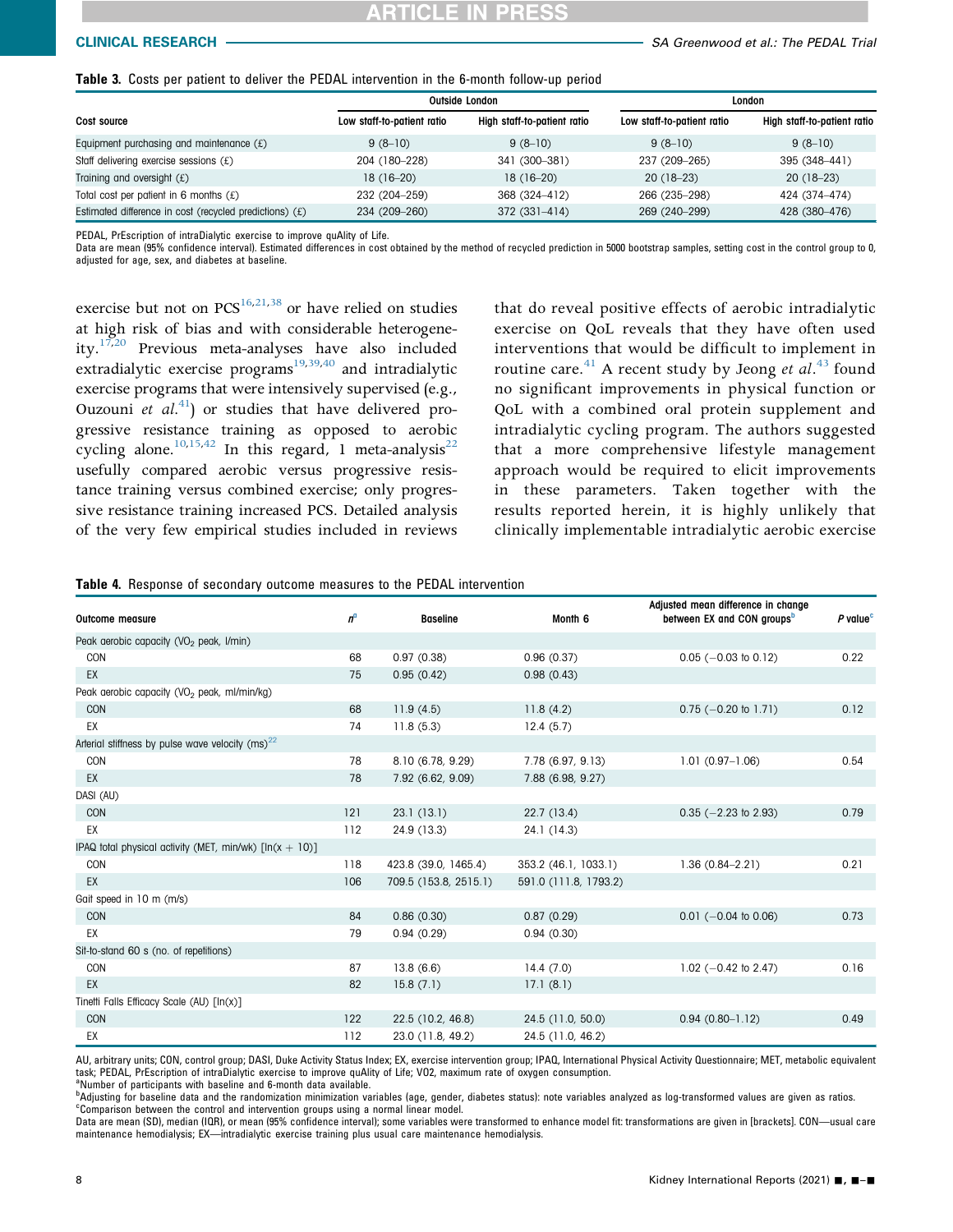<span id="page-8-0"></span>Table 5. Number of hospitalizations and mortality during the PEDAL trial

| Variable                    | 'n  | No. of hospitalizations<br>(hospitalization rate per person<br>year) | <b>DIncident rate ratio</b><br>(95% confidence<br>interval) | Р<br>value <sup>c</sup> |
|-----------------------------|-----|----------------------------------------------------------------------|-------------------------------------------------------------|-------------------------|
| No. of<br>hospitalizations  |     |                                                                      |                                                             |                         |
| CON                         | 160 | 84 (0.54)                                                            | $1.39(0.93 - 2.08)$                                         | 0.109                   |
| EX                          | 175 | 132 (0.85)                                                           |                                                             |                         |
| All-cause mortality         |     | No. of events<br>(event rate per 100 person<br>years)                | <sup>d</sup> Hazard ratio<br>(95% confidence<br>interval)   | P value                 |
| <b>CON</b>                  | 160 | 9(5.8)                                                               | $1.19(0.48 - 2.94)$                                         | 0.71                    |
| EX                          | 174 | 10 (6.5)                                                             |                                                             |                         |
| Cardiovascular<br>mortality |     |                                                                      |                                                             |                         |
| CON                         | 160 | 3(1.9)                                                               | N/A                                                         | N/A                     |
| <b>EX</b>                   | 174 | 2(1.3)                                                               |                                                             |                         |

CON, control group; EX, exercise intervention group; N/A, not applicable; PEDAL, PrEscription of intraDialytic exercise to improve quAlity of Life.

<span id="page-8-3"></span><sup>a</sup>Number of participants with baseline and 6-month data available.

<span id="page-8-4"></span>**<sup>b</sup>Incident rate ratios have been calculated in negative binomial regression predicting** number of hospitalizations from treatment, adjusting for age, sex, and diabetes at baseline.

<span id="page-8-5"></span><sup>c</sup>For all-cause mortality, survival was adjusted for age, sex, and diabetes at baseline; for cardiovascular mortality, survival was adjusted for age and diabetes at baseline. <sup>d</sup>Hazard ratios have been calculated in Cox proportional hazard regression models

<span id="page-8-6"></span>predicting survival from treatment. CON—usual care maintenance hemodialysis. EX—intradialytic exercise training plus

usual care maintenance hemodialysis. N/A—as numbers too small to analyze.

training alone can improve QoL at a whole population level.

In addition to evaluating potential benefits, the PEDAL study uniquely assessed the cost of delivery of its intervention by recording harms and using health economic methods. The number of hospitalizations, allcause mortality, and cardiovascular mortality was not noticeably different between the groups. Although these results should be interpreted cautiously owing to the low number of events, there was no increase in SAE in the exercise group either. The economic cost of delivering the PEDAL intervention ranged from £464 (US\$598) to £848 (US\$1092) per participant per year (depending on pay band of the physiotherapy assistant, whether London weighting was applied, and staff-to-patient ratio). Note this calculation assumed that physiotherapy assistants supervised between 6 and 10 participants per dialysis session without incurring any travel costs and that exercise would be offered as part of a general physiotherapy service (with enough capacity to provide absence cover at no additional cost). It also assumes that patients will only exercise for between 1 and 2 sessions per week (the calculation is based on compliance to the PEDAL intervention, which was only 47%). For comparison purposes, the cost of delivering cardiac rehabilitation is £477 (US\$614) per person per year, $^{44}$  $^{44}$  $^{44}$  equating to costs of £550 (US\$709) to £12,558 (US\$16,178) per qualityadjusted life year gained. $45$  In contrast, PEDAL had no <span id="page-8-1"></span>Table 6. Number of patients with at least 1 SAE by MedDRA system organ class during the PEDAL trial

| Variable                                                                       | All, $n$ (%) | CON, $n$ (%) | EX, $n$ (%) |
|--------------------------------------------------------------------------------|--------------|--------------|-------------|
| Number of randomized<br>patients who attended baseline<br>visit                | 335          | 160          | 175         |
| Number of patients with any event                                              | 125          | 56 (35.0)    | 69 (39.4)   |
| Blood and lymphatic system<br>disorders                                        | 2(0.6)       | 0(0.0)       | 2(1.1)      |
| Cardiac disorders                                                              | 15(4.5)      | 6(3.8)       | 9(5.1)      |
| Congenital, familial, and genetic<br>disorders                                 | 1(0.3)       | 1(0.6)       | 0(0.0)      |
| Gastrointestinal disorders                                                     | 14(4.2)      | 4(2.5)       | 10(5.7)     |
| General disorders and<br>administration site conditions                        | 17(5.1)      | 12(7.5)      | 5(2.9)      |
| Hepatobiliary disorders                                                        | 3(0.9)       | 1(0.6)       | 2(1.1)      |
| Infections and infestations                                                    | 47 (14.0)    | 18 (11.2)    | 29 (16.6)   |
| Injury, poisoning, and procedural<br>complications                             | 28 (8.4)     | 12(7.5)      | 16(9.1)     |
| Investigations                                                                 | 5(1.5)       | 4(2.5)       | 1(0.6)      |
| Metabolism and nutrition disorders                                             | 17(5.1)      | 4(2.5)       | 13(7.4)     |
| Musculoskeletal and connective<br>tissue disorders                             | 4(1.2)       | 1(0.6)       | 3(1.7)      |
| Neoplasms benign, malignant and<br>unspecified (including cysts and<br>polyps) | 1(0.3)       | 0(0.0)       | 1(0.6)      |
| Nervous system disorders                                                       | 8(2.4)       | 3(1.9)       | 5(2.9)      |
| Psychiatric disorders                                                          | 4(1.2)       | 1(0.6)       | 3(1.7)      |
| Renal and urinary disorders                                                    | 1(0.3)       | 1(0.6)       | 0(0.0)      |
| Reproductive system and breast<br>disorders                                    | 2(0.6)       | 1(0.6)       | 1(0.6)      |
| Respiratory, thoracic and<br>mediastinal disorders                             | 13(3.9)      | 3(1.9)       | 10(5.7)     |
| Skin and subcutaneous tissue<br>disorders                                      | 1(0.3)       | 0(0.0)       | 1(0.6)      |
| Social circumstances                                                           | 1(0.3)       | 1(0.6)       | 0(0.0)      |
| Surgical and medical procedures                                                | 37 (11.0)    | 13(8.1)      | 24 (13.7)   |
| Vascular disorders                                                             | 10(3.0)      | 6(3.8)       | 4(2.3)      |

CON, control group; EX, exercise intervention group; MedDRA, Medical Dictionary for Regulatory Activities; PEDAL, PrEscription of intraDialytic exercise to improve quAlity of Life; SAE, serious adverse event.

CON—usual care maintenance hemodialysis. EX—intradialytic exercise training plus usual care maintenance hemodialysis.

apparent QoL gain, albeit in a relatively short period of observation of 6 months (cost-effectiveness of rehabilitation programs increases with time<sup> $44,45$  $44,45$ </sup>). The cost of delivery of HD in the UK is approximately £35,000 (US\$45,088) per patient per year. $46$  As the PEDAL trial was

<span id="page-8-2"></span>Table 7. Summary of exercise compliance and adherence to the PEDAL trial intervention during the 6-month follow-up period Compliance (percentage of expected sessions completed)

| Compliment (beliefinate of expected sessions completed)                    |            |
|----------------------------------------------------------------------------|------------|
| Sample size (n)                                                            | 175        |
| Median (IQR)                                                               | 47 (28-77) |
| Temporary $(>2 \text{ wk})$ cessation of exercise                          |            |
| Sample size (n)                                                            | 119        |
| $n$ (%)                                                                    | 69 (58)    |
| Adhered (fidelity to type/intensity/duration) to the exercise prescription |            |
| Sample size (n)                                                            | 119        |
| $n$ (%)                                                                    | 21(18)     |

IQR, interquartile range; PEDAL, PrEscription of intraDialytic exercise to improve quAlity of Life.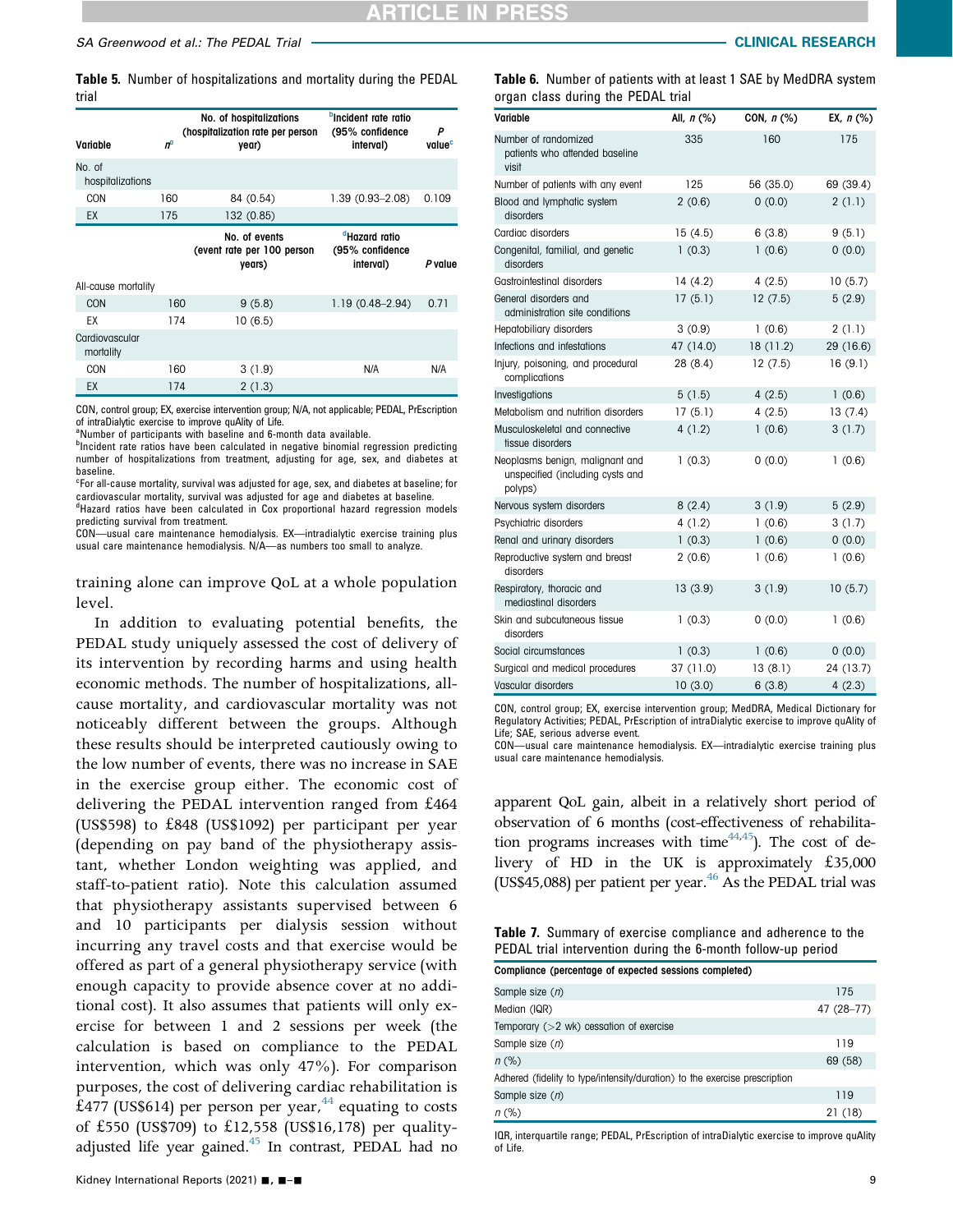<span id="page-9-0"></span>

Reasons for temporary cessation or missed sessions: Number per category

Figure 3. Number (%) of recorded incidents of temporary cessation (>2 weeks) or missed exercise sessions with reasons.

not clinically effective at a whole sample level, whether the cost of delivery of intradialytic exercise is justified to enhance patient choice remains a matter for debate.

## Limitations

PEDAL was designed to assess a pragmatic, clinically implementable intradialytic exercise intervention. By design, the study relied on a patient-reported outcome measure for its primary outcome; it is recognized that the primary limitation of this study was the lack of an attention CON. In this regard, it is possible that an experimenter effect explains the 2.4 arbitrary unit increase (albeit nonsignificant) in PCS.<sup>47</sup> This interpretation is supported by the lack of absolute or statistical changes in objective measures of physical function, cardiovascular risk, and clinical measures [\(Table 2](#page-6-0)), consistent with a conclusion that intradialytic aerobic exercise per se had no clinical benefit. In addition, the study was not powered to detect differences in some secondary outcomes, including mortality. Nevertheless, we reported these data to allow a balance of benefits and harms to be evaluated. Future studies should address these concerns by including attention control arms and being adequately powered for all outcome measures. Perhaps the most important finding of the PEDAL study was the observation of poor compliance and adherence when intradialytic exercise was implemented as part of routine care. It is acknowledged that the lack of absolute or significant change in objective measures may in part be due to limitations in the effective implementation of delivering an adequate dose of exercise stimulus as indicated by the very low compliance and adherence data. PEDAL was designed to be a pragmatic intervention, and no additional strategies to address low compliance or adherence

were introduced. Thus, future studies need to evaluate whether there are subgroups of patients who may benefit from this type of intervention and whether there is scope to optimize strategies to improve compliance and adherence with intradialytic cycling interventions, implementation settings, and resources to deliver exercisebased interventions to improve effectiveness.

## **CONCLUSIONS**

The PEDAL study was a rehabilitation program that could realistically be commissioned as part of routine care. Compliance and adherence with the exercise intervention, as per the study design, were extremely low. In this inclusive sample of people on HD, many of whom were severely deconditioned; the findings therefore suggest that 6 months of intradialytic aerobic exercise did not improve HRQoL.

## **DISCLOSURE**

All the authors declared no competing interests.

### ACKNOWLEDGMENTS

We are grateful to the research assistants, physiotherapy assistants, and research nurses who facilitated completion of this study. This study is funded by a grant from the National Institute for Health Research (grant number: NIHR-HTA 12/23/09). The views expressed in this publication are those of the authors and not necessarily those of the National Health Service, the National Institute for Health Research, or the Department of Health. The funders had no role in the design, collection, analysis, and interpretation of the data or writing of this protocol. SM is supported by NIHR infrasructure in D4D MIC Sheffield, UK.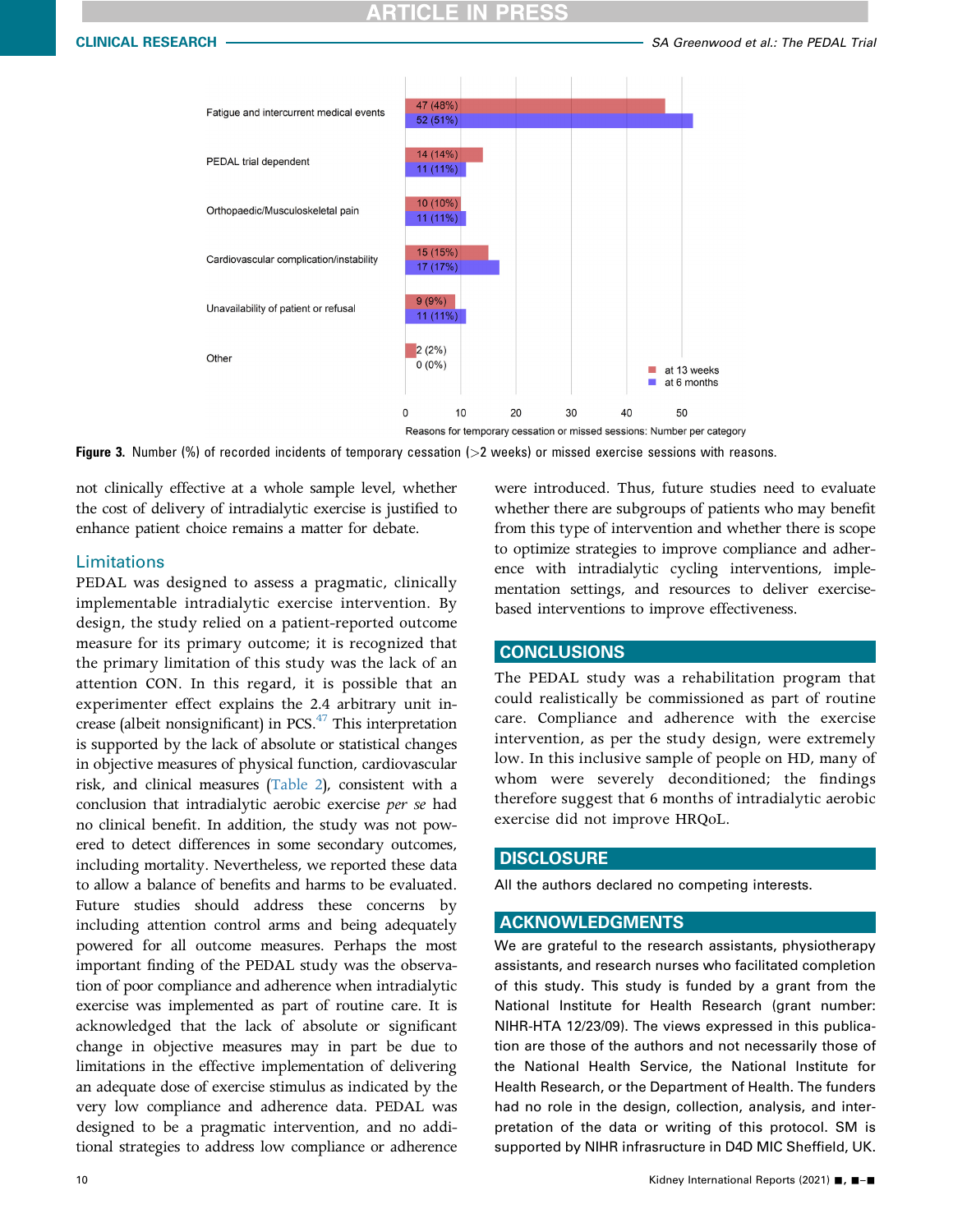SA Greenwood et al.: The PEDAL Trial CLINICAL RESEARCH

## AUTHOR CONTRIBUTIONS

SAG, PK, JHM, ICM, IF, AS, and TM conceived and designed the study; IF and CMM analyzed the data; SAG, JHM, and PK interpreted and contextualized the data and drafted the paper; SAG, JHM, PK, DW, SB, KF, MT, PAK, MK, JB, ICM, IF, CMM, SK, CR, IDG, CR, MY, PT, SM, TM, and AS revised the paper; all authors approved the final manuscript.

## SUPPLEMENTARY MATERIAL

### [Supplementary File \(PDF\)](https://doi.org/10.1016/j.ekir.2021.05.034)

Table S1. Response of quality of life to the PEDAL intervention, as assessed by the Kidney Disease Quality of Life Short-Form (KDQOL-SF 1.3) multi-item scales.

## Consort checklist.

## STROBE Statement.

## **REFERENCES**

- <span id="page-10-0"></span>1. GBD Chronic Kidney Disease Collaboration. Global, regional, and national burden of chronic kidney disease, 1990-2017: a systematic analysis for the Global Burden of Disease Study 2017. Lancet. 2020;395:709–733. [https://doi.org/10.1016/](https://doi.org/10.1016/S0140-6736(20)30045-3) [S0140-6736\(20\)30045-3](https://doi.org/10.1016/S0140-6736(20)30045-3).
- <span id="page-10-1"></span>2. Jassal SV, Karaboyas A, Comment LA, et al. Functional dependence and mortality in the International Dialysis Outcomes and Practice Patterns Study (DOPPS). Am J Kidney Dis. 2016;67:283–292. [https://doi.org/10.1053/j.ajkd.2015.09.](https://doi.org/10.1053/j.ajkd.2015.09.024) [024.](https://doi.org/10.1053/j.ajkd.2015.09.024)
- <span id="page-10-2"></span>3. Stack AG, Molony DA, Rives T, Tyson J, Murthy BV. Association of physical activity with mortality in the US dialysis population. Am J Kidney Dis. 2005;45:690–701. [https://doi.](https://doi.org/10.1053/j.ajkd.2004.12.013) [org/10.1053/j.ajkd.2004.12.013.](https://doi.org/10.1053/j.ajkd.2004.12.013)
- <span id="page-10-3"></span>4. van Loon IN, Bots ML, Boereboom FTJ, et al. Quality of life as indicator of poor outcome in hemodialysis: relation with mortality in different age groups. BMC Nephrol. 2017;18:217. [https://doi.org/10.1186/s12882-017-0621-7.](https://doi.org/10.1186/s12882-017-0621-7)
- <span id="page-10-4"></span>5. Knight EL, Ofsthun N, Teng M, Lazarus JM, Curhan GC. The association between mental health, physical function, and hemodialysis mortality. Kidney Int. 2003;63:1843–1851. <https://doi.org/10.1046/j.1523-1755.2003.00931.x>.
- <span id="page-10-5"></span>6. Lowrie EG, Curtin RB, LePain N, Schatell D. Medical outcomes study short form-36: a consistent and powerful predictor of morbidity and mortality in dialysis patients. Am J Kidney Dis. 2003;41:1286–1292. [https://doi.org/10.1016/s0272-6386\(03\)](https://doi.org/10.1016/s0272-6386(03)00361-5) [00361-5](https://doi.org/10.1016/s0272-6386(03)00361-5).
- <span id="page-10-6"></span>7. Brown SA, Tyrer FC, Clarke AL, et al. Symptom burden in patients with chronic kidney disease not requiring renal replacement therapy. Clin Kidney J. 2017;10:788–796. [https://](https://doi.org/10.1093/ckj/sfx057) [doi.org/10.1093/ckj/sfx057](https://doi.org/10.1093/ckj/sfx057).
- <span id="page-10-7"></span>8. Li YN, Shapiro B, Kim JC, et al. Association between quality of life and anxiety, depression, physical activity and physical performance in maintenance hemodialysis patients. Chronic Dis Transl Med. 2016;2:110–119. [https://doi.org/10.1016/j.](https://doi.org/10.1016/j.cdtm.2016.09.004) [cdtm.2016.09.004](https://doi.org/10.1016/j.cdtm.2016.09.004).
- <span id="page-10-11"></span>9. Heiwe S, Jacobson SH. Exercise training for adults with chronic kidney disease. Cochrane Database Syst Rev. 2011;(10): CD003236. <https://doi.org/10.1002/14651858.CD003236.pub2>.
- <span id="page-10-8"></span>10. Heiwe S, Jacobson SH. Exercise training in adults with CKD: a systematic review and meta-analysis. Am J Kidney Dis. 2014;64:383–393. [https://doi.org/10.1053/j.ajkd.2014.03.020.](https://doi.org/10.1053/j.ajkd.2014.03.020)
- 11. Cheema BS, Chan D, Fahey P, Atlantis E. Effect of progressive resistance training on measures of skeletal muscle hypertrophy, muscular strength and health related quality of life in patients with chronic kidney disease: a systematic review and meta-analysis. Sports Med. 2014;44:1125–1138. [https://doi.](https://doi.org/10.1007/s40279-014-0176-8) [org/10.1007/s40279-014-0176-8](https://doi.org/10.1007/s40279-014-0176-8).
- <span id="page-10-9"></span>12. Segura-Ortí E. Ejercicio en pacientes en hemodiálisis: revisión sistemática de la literature [Exercise in hemodialysis patients: a literature systematic review]. Nefrologia. 2010;30: 236–246. [https://doi.org/10.3265/Nefrologia.pre2010.Jan.](https://doi.org/10.3265/Nefrologia.pre2010.Jan.10229) [10229.](https://doi.org/10.3265/Nefrologia.pre2010.Jan.10229)
- 13. Smart N, Steele M. Exercise training in haemodialysis patients: a systematic review and meta-analysis. Nephrol (Carlton). 2011;16:626–632. [https://doi.org/10.1111/j.1440-](https://doi.org/10.1111/j.1440-1797.2011.01471.x) [1797.2011.01471.x.](https://doi.org/10.1111/j.1440-1797.2011.01471.x)
- 14. Salhab N, Karavetian M, Kooman J, Fiaccadori E, El Khoury CF. Effects of intradialytic aerobic exercise on hemodialysis patients: a systematic review and meta-analysis. J Nephrol. 2019;32:549–566. [https://doi.org/10.1007/s40620-](https://doi.org/10.1007/s40620-018-00565-z) [018-00565-z.](https://doi.org/10.1007/s40620-018-00565-z)
- <span id="page-10-17"></span>15. Sheng K, Zhang P, Chen L, Cheng J, Wu C, Chen J. Intradialytic exercise in hemodialysis patients: a systematic review and meta-analysis. Am J Nephrol. 2014;40:478–490. <https://doi.org/10.1159/000368722>.
- <span id="page-10-12"></span>16. Chung YC, Yeh ML, Liu YM. Effects of intradialytic exercise on the physical function, depression and quality of life for haemodialysis patients: a systematic review and meta-analysis of randomised controlled trials. J Clin Nurs. 2017;26:1801– 1813. [https://doi.org/10.1111/jocn.13514.](https://doi.org/10.1111/jocn.13514)
- <span id="page-10-14"></span>17. Pu J, Jiang Z, Wu W, et al. Efficacy and safety of intradialytic exercise in haemodialysis patients: a systematic review and meta-analysis. BMJ Open. 2019;9, e020633. [https://doi.org/10.](https://doi.org/10.1136/bmjopen-2017-020633) [1136/bmjopen-2017-020633.](https://doi.org/10.1136/bmjopen-2017-020633)
- <span id="page-10-10"></span>18. Young HML, March DS, Graham-Brown MPM, et al. Effects of intradialytic cycling exercise on exercise capacity, quality of life, physical function and cardiovascular measures in adult haemodialysis patients: a systematic review and meta-analysis. Nephrol Dial Transplant. 2018;33:1436–1445. [https://doi.](https://doi.org/10.1093/ndt/gfy045) [org/10.1093/ndt/gfy045.](https://doi.org/10.1093/ndt/gfy045)
- <span id="page-10-16"></span>19. Huang M, Lv A, Wang J, et al. Exercise training and outcomes in hemodialysis patients: systematic review and meta-analysis. Am J Nephrol. 2019;50:240–254. <https://doi.org/10.1159/000502447>.
- <span id="page-10-15"></span>20. Zhao QG, Zhang HR, Wen X, et al. Exercise interventions on patients with end-stage renal disease: a systematic review. Clin Rehabil. 2019;33:147–156. [https://doi.org/10.1177/](https://doi.org/10.1177/0269215518817083) [0269215518817083](https://doi.org/10.1177/0269215518817083).
- <span id="page-10-13"></span>21. Clarkson MJ, Bennett PN, Fraser SF, Warmington SA. Exercise interventions for improving objective physical function in patients with end-stage kidney disease on dialysis: a systematic review and meta-analysis. Am J Physiol Ren Physiol. 2019;316:F856–F872. [https://doi.org/10.1152/ajprenal.00317.](https://doi.org/10.1152/ajprenal.00317.2018) [2018.](https://doi.org/10.1152/ajprenal.00317.2018)
- <span id="page-10-18"></span>22. Gomes Neto M, de Lacerda FFR, Lopes AA, Martinez BP, Saquetto MB. Intradialytic exercise training modalities on physical functioning and health-related quality of life in patients undergoing maintenance hemodialysis: systematic